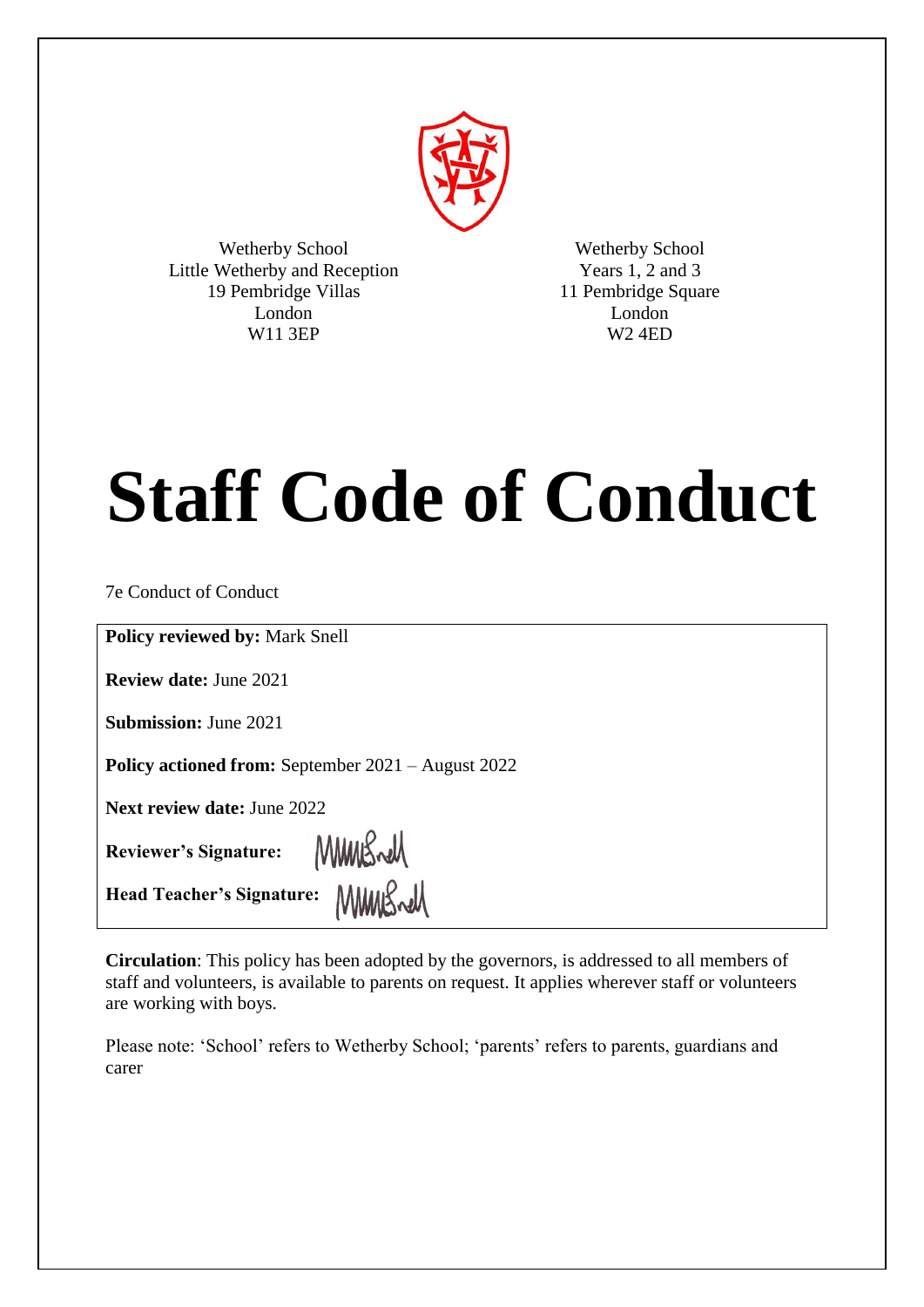



# **Staff Code of Conduct**

# **INTRODUCTION**

**Under the statutory guidance document 'Keeping Children Safe in Education, September 2021' Wetherby School is required to set out a staff code of conduct policy for school employees.**

Wetherby School seeks to provide a safe and supportive environment consistent with the aims of the school. This document clarifies what is expected in terms of professional behaviour but must also be read in conjunction with the staff handbook, the school's policies and the Alpha Plus Group policies, all of which are available on the policy portal.

## **Core Principles**

- The safety and well-being of every boy at Wetherby School are of paramount importance.
- Staff are responsible for their own actions and behaviour and should avoid conduct that would lead any reasonable person to question their motivation or intentions
- Staff should work in an open and transparent way applying high standards of professional behaviour consistent with all relevant Wetherby School and Alpha Plus Group policies
- All staff should know the names of the Designated Safeguarding Lead and Deputy Designated Safeguarding Leads
- Staff should be aware that failure to follow this code of conduct and/or Wetherby School or Alpha Plus Group policies may lead to disciplinary action
- All staff should keep personal and political views to themselves

Every member of staff should read this Staff Code of Conduct Policy in conjunction with the Wetherby Safeguarding Policy.

# **PROFESSIONAL STANDARDS**

**Setting an example:** All staff should maintain high standards of behaviour and conduct and are expected to uphold ethos of the school. Particular attention should be paid to punctuality at the start of the day and for lessons and meetings, smart professional appearance, the use of appropriate language and courteous professional behaviour towards boys, parents and colleagues.

**Confidentiality:** Staff are expected to treat information they receive about boys, parents, staff and the school in a discreet and confidential manner. If in any doubt about sharing information they hold, or which has been requested of them, staff should seek advice from a senior member of staff. Data protection legislation does not prevent, or limit, the sharing of information for the purposes of keeping the boys safe. Further guidance can be found in the Alpha Plus Data Protection Policy which is available via the portal.

**Attendance and Timekeeping:** All staff should arrive at school in good time to begin work at the requisite time. Arrival at registration, lessons, meetings etc. should be punctual and set a good example to boys and colleagues. Should a member of staff need to be absent or expect to be late for any reason, he/she should ask the Headmaster or Deputy Head in advance when possible. If this is not possible, he/she is asked to send a text message or telephone the Deputy Head at the earliest opportunity, preferably before 7.30 a.m. Further details are available in the staff handbook.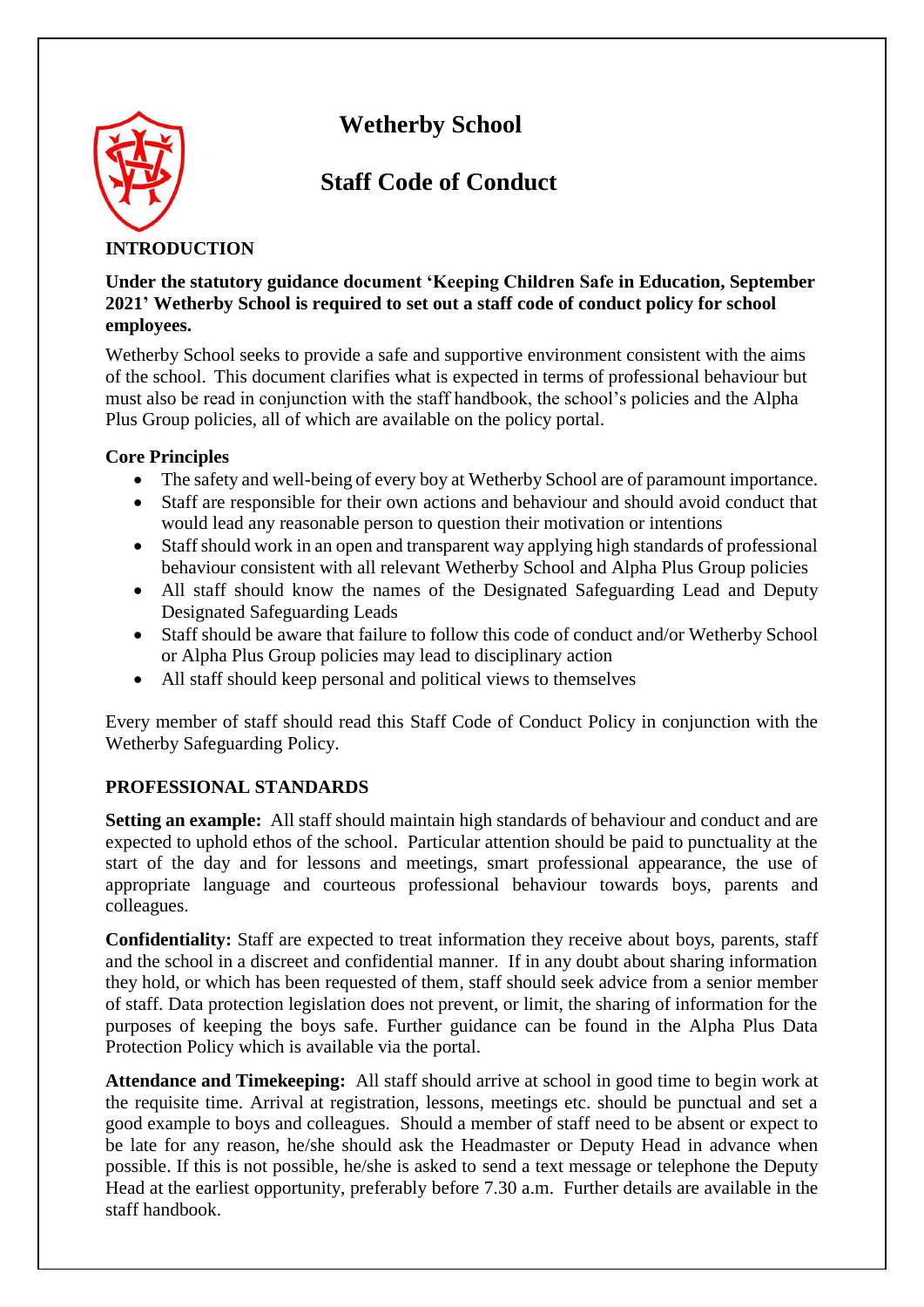**Smoking, Alcohol and Drugs:** Wetherby School is a smoke-free school and smoking is not allowed on the premises. Alcohol may not be consumed in working hours. Employees' conduct and performance must not be adversely impacted by alcohol or drugs when undertaking their duties. Full details of the school regulations may be found in the Alpha Plus Group Alcohol and Drugs Policy which is available via the portal.

**Eating and drinking:** Staff are asked to confine eating to the staff room, dining room or their classroom (when no boys are present). Please ensure that any used plates and cups are put in the dishwasher in the staff room after use. Hot drinks should not be taken to classrooms or public areas where boys may be present. Drinks carried on the stairs should be in a sealed cup. The school is a nut free zone, so staff should not bring anything that contains nuts for fear of cross contamination.

**Personal Appearance:** The school regularly receives visits from parents, potential parents and others, and naturally wishes to convey an impression of efficiency and organisation. Therefore, whilst not wishing to impose unreasonable obligations on staff they are, nonetheless, required to look smart in appearance. Please see the staff handbook for further guidance.

**Mobility and Flexibility:** Due to the demands and nature of the school, staff should be prepared to transfer upon request within departments either temporarily or permanently, to undertake work of a different nature, providing it is reasonable and safe to do so and the staff member is adequately trained.

**Honesty and integrity:** All staff must maintain a high degree of honesty and integrity in all aspects of their work. This includes the handling of money and the use of school property and facilities, as well as their dealings with boys, parents and colleagues, which should be fair, equitable and free from discrimination. All staff must comply with the Bribery Act 2010 including the declaration of gifts received from parents, suppliers etc. Anything over the value of **£100** must be declared to the Headmaster and included in the gift register. The basic information required is as follows:

- Date
- Your name
- The name of the family or individual who has given you the gift
- A brief description of the item
- Approximate estimated value of the item or items **if over £100.**

If the estimated market value of any gift or hospitality is **in excess of £500,** the approval of the Alpha Plus Group Finance Director is required.

The Alpha Plus Group Anti-Corruption and Bribery Policy is available on the portal.

Reference should also be made to the Wetherby and Alpha Plus Group Equal Opportunities policies.

**ICT Code of Conduct:** All staff must be aware of and comply with the Alpha Plus Group policy on the use of information and communication technology. The full policy document is available via the portal. All staff must ensure they are familiar with the sections covering systems integrity and support, data security, laptop users, passwords, viruses and e-mails, remote working and internet access.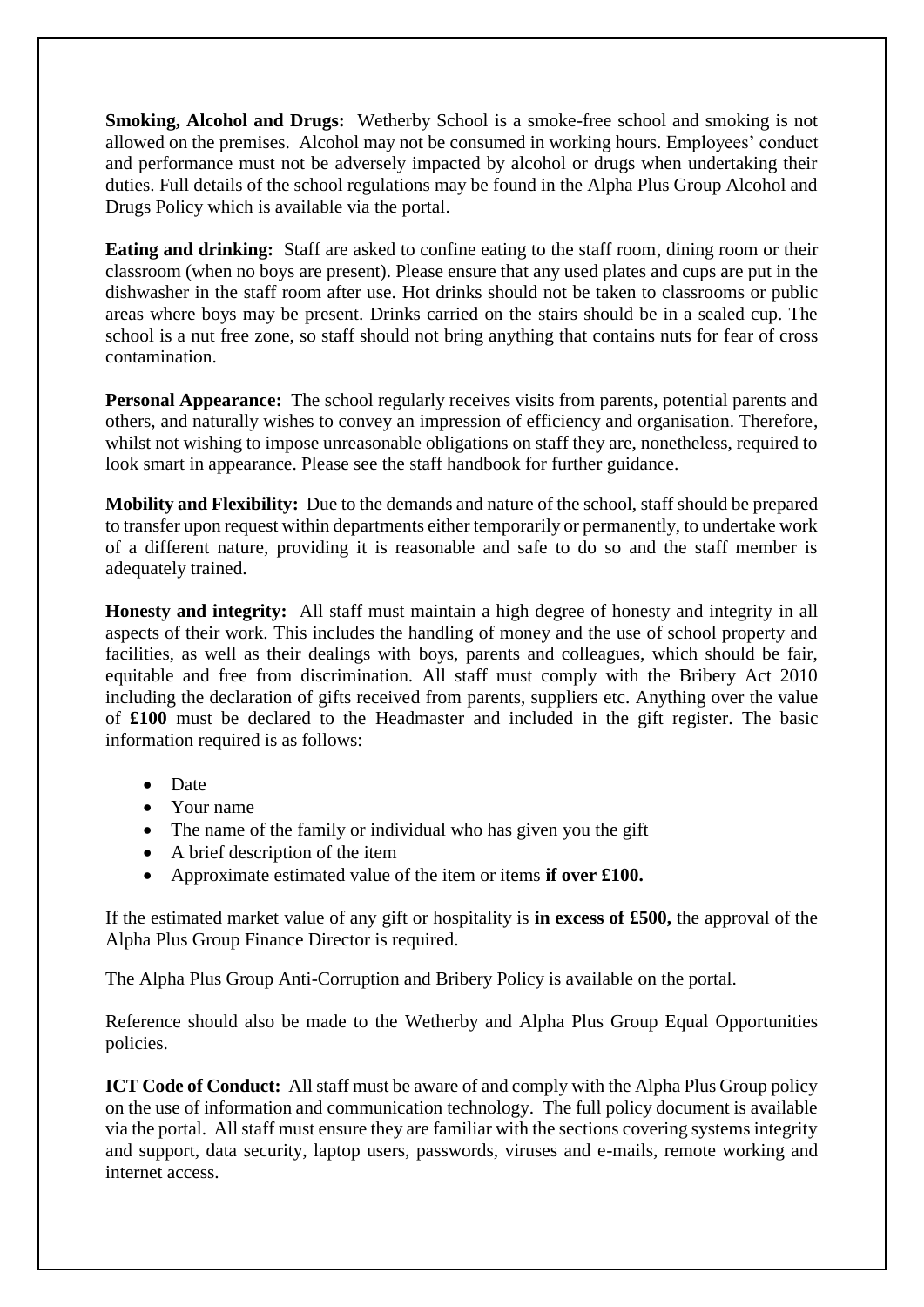#### **SAFEGUARDING**

**Safeguarding and Child Protection:** Staff have a duty to safeguard boys from physical abuse, sexual abuse, emotional abuse, neglect etc. See full policy for list of forms of abuse. The school's Designated Safeguarding Lead is Anna Dingle. The Deputy DSL at 19 Pembridge Villas is Jemima Jones and the Deputy DSL's at 11 Pembridge Square are Samuel Birch and Abigail Salt. All staff are trained in child protection and should be familiar with the Wetherby School Safeguarding policy which is available via the portal.

**Duty of Care:** All staff have a duty of care to our boys, therefore we are accountable for the way in which we exercise authority, manage risk, use resources and protect boys. All staff, whether paid or voluntary, have a duty to keep young people safe and to protect them from physical and emotional harm.

**Behaviour Management:** All boys and staff have a right to be treated with respect and dignity. Staff should not use any form of degrading treatment to punish a boy, the use of sarcasm, demeaning or insensitive comments towards boys or colleagues is not acceptable. Staff should ensure that they follow the school's Anti-Bullying and Behaviour and Discipline policies which are available via the portal.

**Low Level Concerns:** A low level concern is a concern (no matter how small) that an adult working in or on behalf of the school may have acted in a way that is inconsistent with the staff code of conduct, including inappropriate conduct outside of work and does not meet the allegation threshold or is not considered serious enough to consider a referral to the LADO. Examples of such behaviour may include being overfriendly with children, having favourites, taking photographs on their mobile phone, engaging with children in a secluded area on a one to one basis, or using inappropriate sexualised, intimidating or offensive language.

It is vital that staff report any low level concerns to the DSL and/or DDSL who will investigate the matter, address and support the individuals concerned, and record details fully. The school aims to provide a responsive, sensitive and proportionate handling of concerns when raised, whilst identifying any weaknesses in safeguarding systems and addressing unprofessional behaviour and supporting individuals in correcting it at an early stage.

**One-to-one Situations:** Staff working in one-to-one situations with children and young people are more vulnerable to allegations. Teachers and other staff should recognise this possibility and plan and conduct such meetings accordingly. This could include pastoral meetings, sports coaching, etc.

In addition, staff should:

- Avoid meeting with boys in remote, secluded areas of the school;
- Ensure there is visual access or an open door in one-to-one situations, including sports coaching;
- Inform other staff of the meeting beforehand, assessing the need to have another member of staff present;
- Avoid the use of 'Do not Disturb' signs in meetings with boys;
- Always report any situation where a child becomes distressed or angry.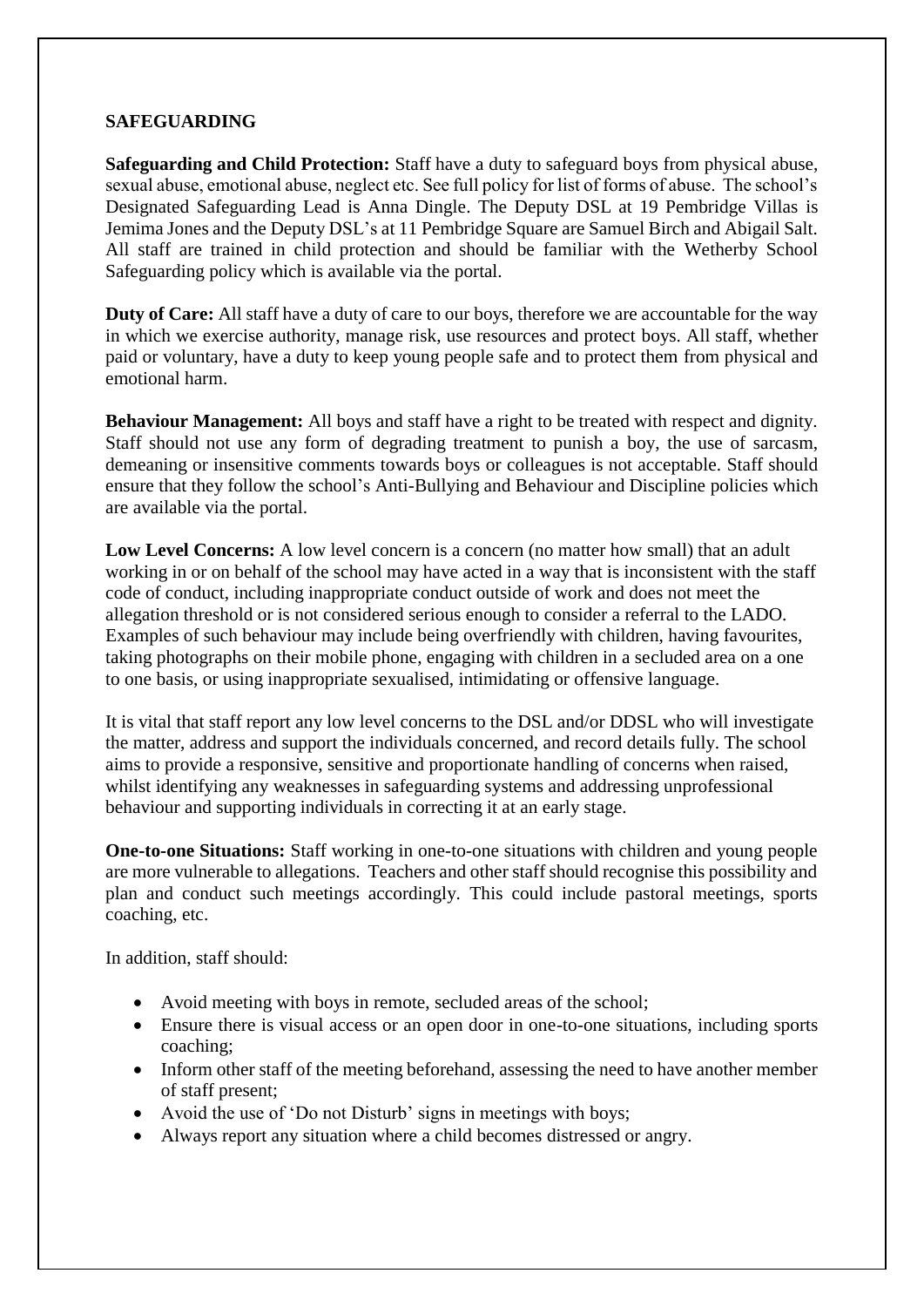**Social Media:** All staff must be familiar with and adhere to the Alpha Plus Group and the Wetherby School Social Media policies which are available via the portal. In particular, careful note should be taken of the guidelines section for staff. We are all aware of the use of media such as Facebook, Twitter, Snapchat, etc. As teachers it is important that we treat these with professionalism at all times. What we post on them may be seen by parents even though we do not intend it to be. Although you are not barred from using such media you are not permitted to connect to current boys or parents and what you do post should always be respectful of the school and not bring it into disrepute.

**Communication with boys and parents:** Staff are not permitted to use their personal telephones to text or call boys or parents. Due to the age of the boys, it should not be necessary for any members of staff to contact a boy by text or phone. All correspondence should be done with the boy's parents. Staff should only use workphones to telephone parents. Staff must not give out personal contact details.

**Physical contact with boys:** There are occasions when it is entirely appropriate and proper for staff to have physical contact with boys, but it is crucial that they only do so in ways appropriate to their professional role. Staff should, therefore, use their professional judgement at all times. Staff should not have unnecessary physical contact with boys and should be alert to the fact that minor forms of friendly physical contact can be misconstrued by boys or onlookers. A member of staff can never take the place of a parent in providing physical comfort and should be cautious of any demonstration of affection. Physical contact should never be secretive, or of the gratification of the adult, or represent a misuse of authority. If a member of staff believes that an action could be misinterpreted, the incident and circumstances should be recorded as soon as possible, the DSL informed and, if appropriate, a copy placed on the boy's file. Reference should also be made to the Alpha Plus Group Physical Restraints policy in Nursery Schools and Nurseries and the Discipline Restraints policy, both of which are available via the portal.

**Sexual Conduct:** Any sexual behaviour by a member of staff with or towards a boy is both inappropriate and illegal.

**Physical Restraint:** Any physical restraint is only permissible when a child is in imminent danger of inflicting an injury on himself or on another, and then only as a last resort when all efforts to diffuse the situation have failed. Another member of staff should, if possible, be present to act as a witness. All incidents of the use of physical restraint should be recorded in writing and reported immediately to the DSL/Headmaster who will decide what to do next. Where this relates to the school's EYFS setting, parents will be informed of any physical restraint used on their child the same day or as soon as reasonably practicable.

**Transporting boys:** The school's policy is that, wherever possible and practicable, private vehicles are not used for transporting boys. If there are exceptional circumstances that make unaccompanied transportation of boys unavoidable, (for example in a medical emergency) the journey should be made known to a member of the senior management team and another adult should accompany the driver.

**Action if a boy is missing:** Please refer to the school's Missing Child policy which also includes the requirements for EYFS missing child in its content.

**Equal Treatment:** We are committed to equal treatment for all boys regardless of sex, sexuality, race, caste, disability, religion or belief. We keep a record of discriminatory incidents. We aim to create a friendly, caring and self-reflective environment in which every individual is valued. We endeavour to contribute positively towards the growing autonomy, self-esteem and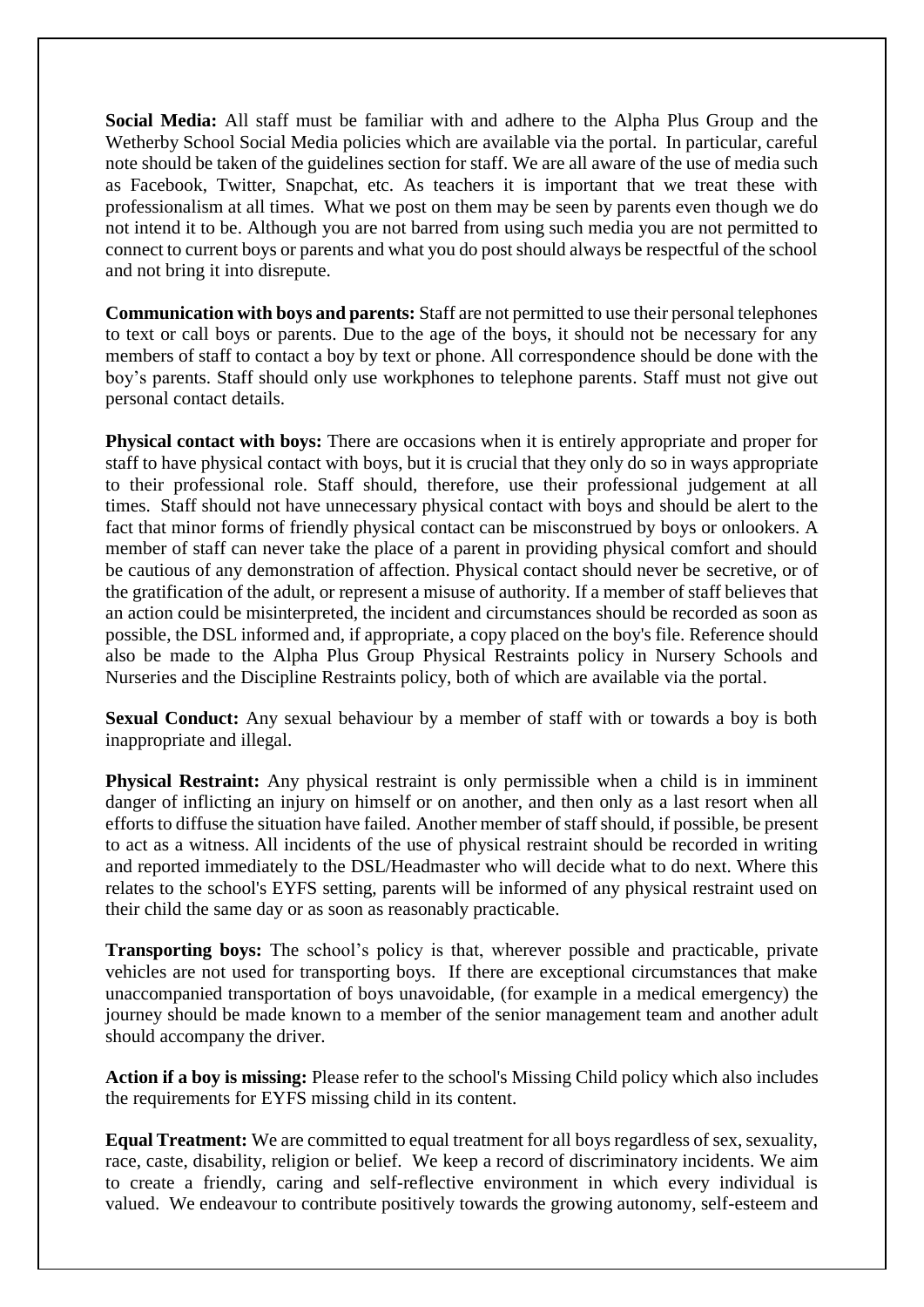safety of each boy. Our staff undertake regular consultation activities with our boys e.g. through safety questionnaires, participation in anti-bullying week and speaking to children about their experiences at lunchtime and play-times.

**Supervision of Children:** All staff must supervise children in accordance with the school's Child Supervision Policy. At no time is it permitted for a member of staff to leave their class unattended unless it is an absolute emergency and that is the only course of action. When on duty in the playground staff must be active and vigilant.

**Security:** Staff should make themselves aware of all the school's procedures and protocols governing security. Please see the staff handbook for further guidance. Any unexpected, unannounced or unrecognised visitor entering the school or the school grounds should be 'challenged' by a member of staff who sees them by first saying to them, 'Can I help you?' If any person visits the school or is seen taking an 'interest' in a boy(s) in such things as playtime activities, it must be reported immediately by whatever means necessary but at no time leave the boys unattended.

**Bullying:** Bullying, harassment and victimisation and discrimination will not be tolerated. We treat all our boys, staff, and their parents fairly and with consideration and we expect them to reciprocate towards each other, the staff and the school. Any kind of bullying, including cyberbullying, is unacceptable and the school keeps a record of any incidents. Please see the school Anti-Bullying policy which is available via the portal.

**Whistleblowing:** Whistle-blowing is the mechanism by which staff can voice their concerns made in good faith without fear of repercussion. Staff should report any behaviour by a colleague that causes concern to the Headmaster. Reference should also be made to the full Alpha Plus Whistleblowing policy which is available on the portal.

**Use of Mobile Phones and Cameras:** Photographs of the boys should only be taken by staff on school cameras, school phones or school iPads. Images that are taken and stored on a school camera, phone or iPad should be downloaded as soon as possible onto the staff shared area, where they will be monitored, and then deleted from the memory card. No personal camera, mobile phone or other electronic device should be used at any time by any member of staff to take photographs of boys or to transmit any recordings of boys. Only school hardware must be used for this purpose. Further guidance is given in the school's Photos and Images policy and Mobile Phones and Electronic Devices policy which are available on the portal.

**Communication with parents / carers:** All contact with parents / carers must be made through the group network: emails must be from a group account and telephone calls made on a group phone. Personal phones or other personal contact details should only be used with parents in an emergency on an educational visit and journey.

## **OTHER ITEMS**

**Health and Safety:** Staff must ensure they are familiar with and follow all school Health and Safety policies.

**Mobile Telephones:** Staff may have personal mobile phones in school, but must only use them in the staff room or in a discreet location. They must never be switched on to take a call when staff are teaching. Under no circumstances should staff take photos on their phone of boys.